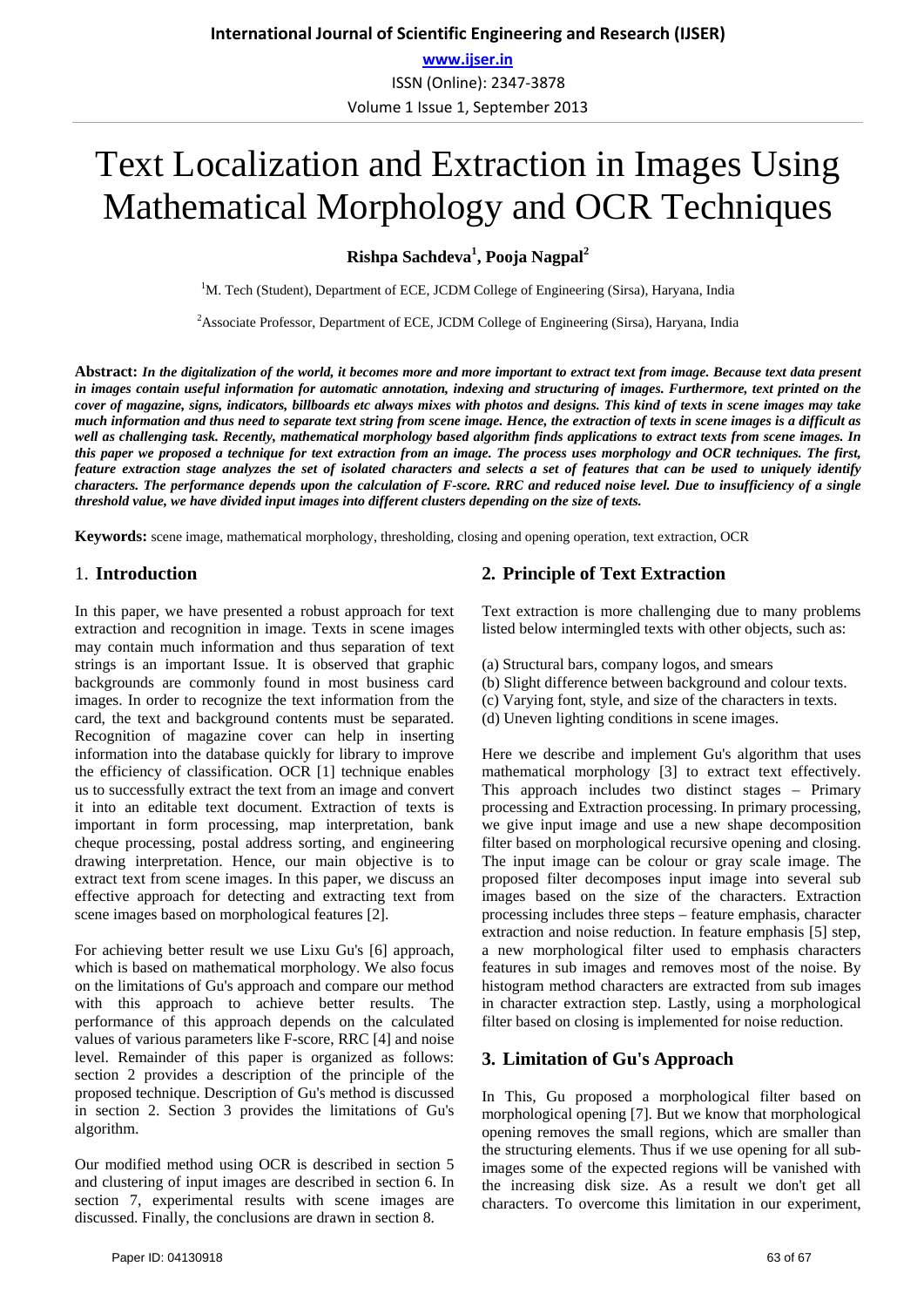an image is divided into a series of sub images according to the size of characters. Thus different sub images contain different graphical parts as noise but all have common text regions. If we intersect these sub-images we obtain an output image which contains only text regions.

# **4. Methodology**

The proposed work is divided into four modules, and is shown in figure1



**Figure 1:** Methodology

Characters in scene images may be characterized by word, "they float on the background or sink under it with a flat surface". This characteristic underlines the basic idea of our new method. The aim of our new method is to separate the characters from the background. The whole process is divided into two distinct stages:

1. Primary processing

- 2.Extraction processing.
- Feature emphasis
- Character extraction
- Text/non text classification
- Character recognition
- Noise reduction

## **4.1 Pre-processing**

In the pre-processing step, first the input RGB image is converted to gray-scale image. This conversion is done in order to reduce the processing overload. Median filtering is then applied to the Gray-scale image to remove any noises present in that.

## **4.2 Text Extraction**

In this phase, the image obtained from the previous step is binarised. Then the Morphological dilation operation is performed on this image.

## **4.3 Text/non-text classification**

All these extracted components may contain both text components and Non-text components. They are separated and eliminated by a two way process.

## **4.4 Character recognition**

Characters are recognized by using OCR [1] and the samples of templates used are given in fig 2.



**Figure 2:** Samples of templates

## **4.5 Noise Reduction**

In the end noise reduction is done by using a morphological filter.

# **5. Clustering of Input Images**

A single threshold value is not sufficient for our experiment. So, we divide test images into three clusters depending on text style, shape, and size.

Cluster 1: Containing images of small size text Cluster 2: Containing images of medium size text Cluster 3: Containing images of large size text



**Figure 3:** Cluster 1 type image

JUDAS PRIEST 775758 HOLA DIEGO 12312 367945

**Figure 4:** Cluster 2 type image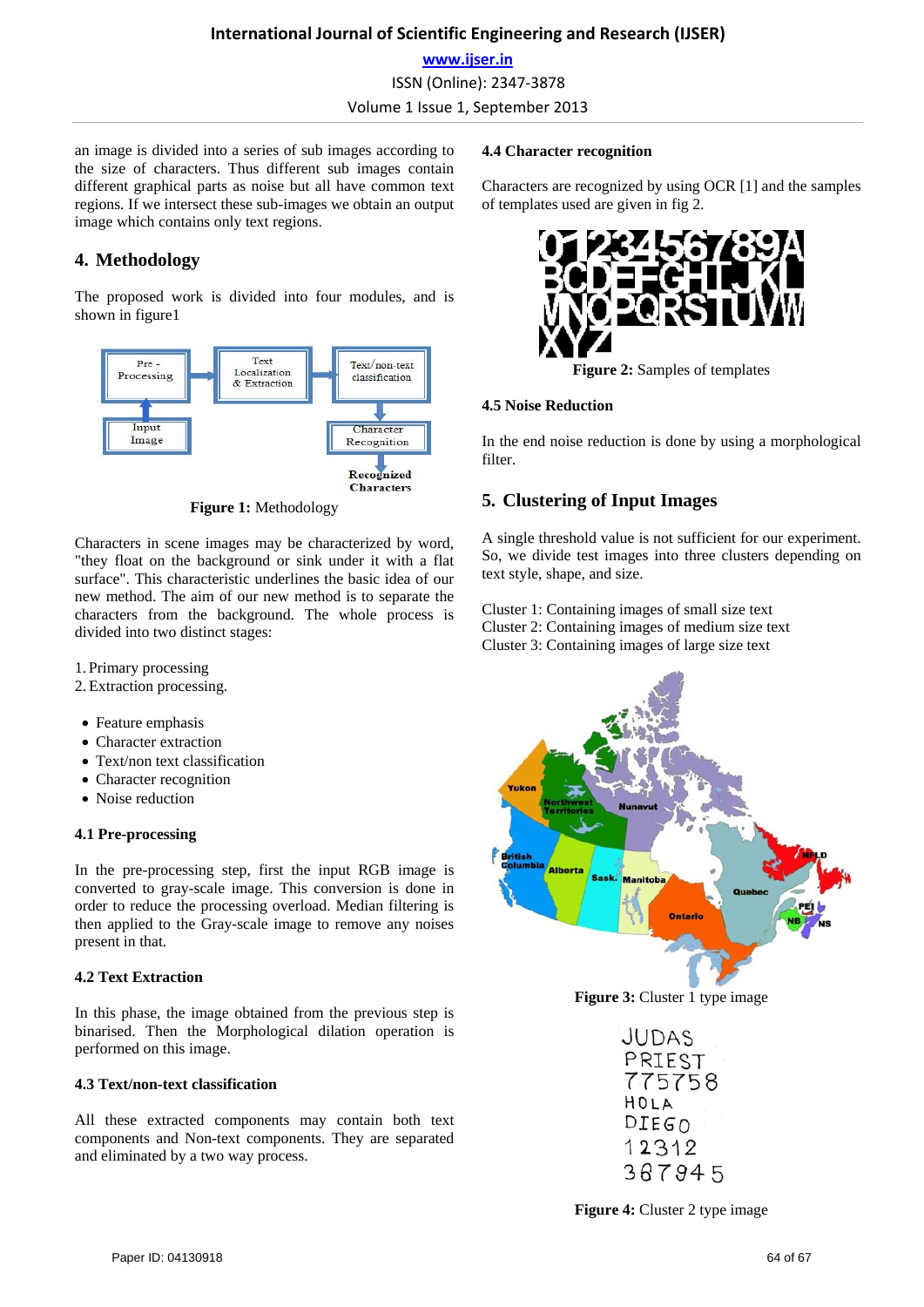## **International Journal of Scientific Engineering and Research (IJSER) www.ijser.in** ISSN (Online): 2347-3878

Volume 1 Issue 1, September 2013



**Figure 5:** Cluster 2 type image



**Figure 6:** Containing both Small and medium size text



**Figure 6:** (a) and (b) Cluster 3 type images

## **6. Experimental Results**

To evaluate the performance of our method for extracting texts from scene images, we used 50 images in our experiment to demonstrate the efficiency of our method Fig. 2 to 6 shows some sample images from three different clusters. The resultant images after digital negative are given in Fig.7 and Fig. 8, using our proposed and Gu's method. Resultant figures show that our method produces less noise than Gu's method. Some results of images of these three clusters are given below:



**Figure 10**: Cluster 3[our method]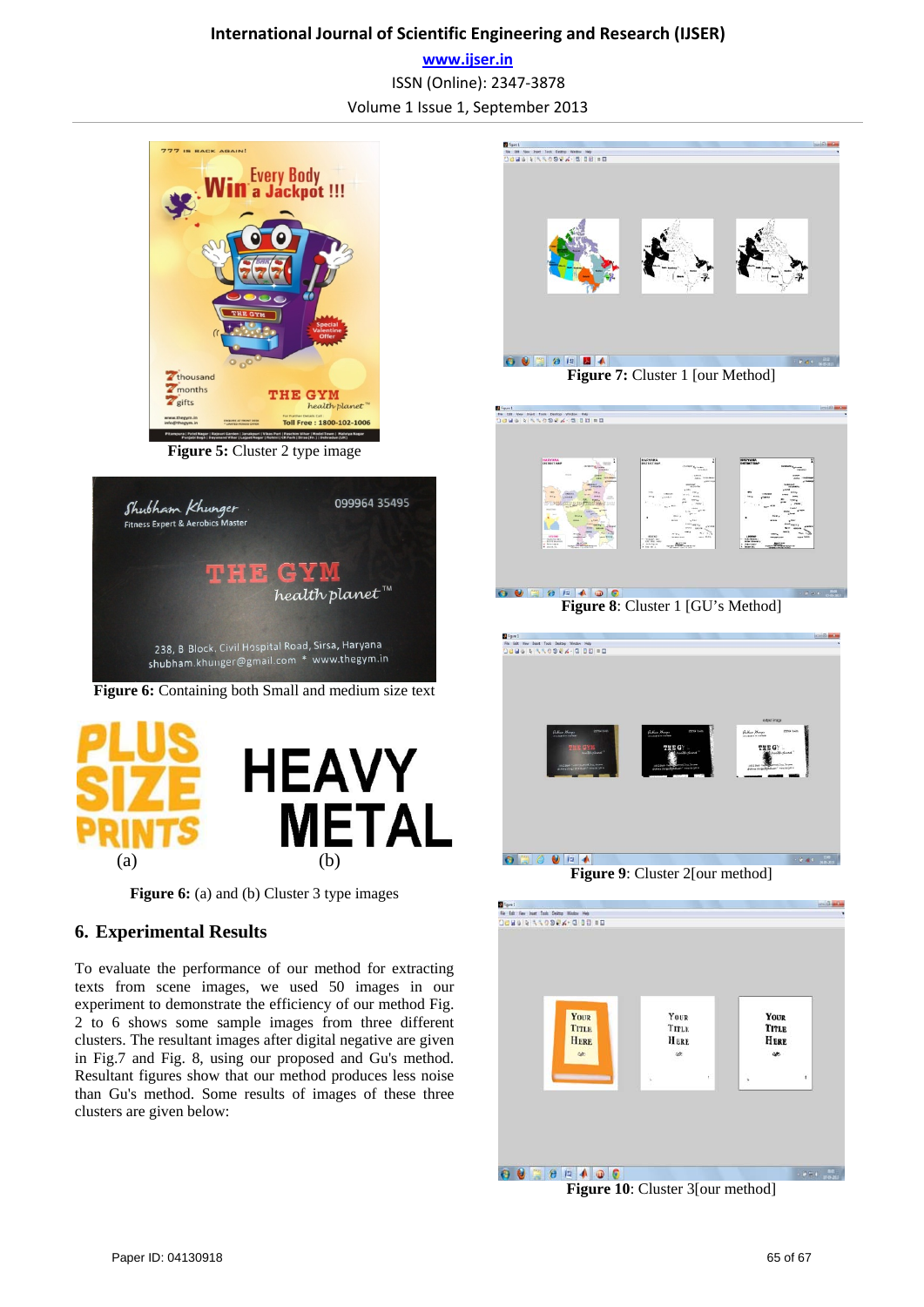## **International Journal of Scientific Engineering and Research (IJSER)**

**www.ijser.in**

ISSN (Online): 2347-3878

Volume 1 Issue 1, September 2013



**Figure 11:** Cluster 3[our method]

## **7. Performance Evaluation**

The performance of the proposed method is evaluated using precision, recall and f-score metrics and it is compared with the existing methods [9].

## **7.1Definition 1**

False Positives (FP) / False alarms are those regions in the image which are actually not characters of a text, but have been detected by the algorithm as text.

## **7.2Definition 2**

False Negatives (FN)/ Misses are those regions in the image which are actually text characters, but have not been detected by the algorithm.

## **7.3Definition 3**

Precision rate (p) is defined as the ratio of correctly detected characters to the sum of correctly detected characters plus false positives as represented in equation below.

p = correctly detected characters / [correctly detected characters + FP]

## **7.4 Definition 4**

Recall rate (r) is defined as the ratio of the correctly detected characters to sum of correctly detected characters plus false negatives as represented in equation below.

r = correctly detected characters / [correctly detected  $characters + FN$ ]

## **7.5 Definition 5**

F-score is the harmonic mean of the recall and precision rates. The proposed method is compared with the results of methods given in the references. From this it is observed that our method gives better results when compared to other techniques.

Table I shows the performance analysis extraction using our method and of. Increased accuracy figure confirms nice performance of our clustering method

|  |  | Table 1: Extraction Performance for Character strings |  |  |  |
|--|--|-------------------------------------------------------|--|--|--|
|--|--|-------------------------------------------------------|--|--|--|

|                                   | Total  | Cluster 3 Cluster 2 Cluster 1 |        |        |
|-----------------------------------|--------|-------------------------------|--------|--------|
| <b>Total Character string</b>     | 152    | 10                            | 57     | 85     |
| <b>Extracted Character string</b> | 141    |                               | 53     | 78     |
| RRC (Accuracy)                    | 97.23% | 98.70%                        | 92.57% | 87.89% |
| F-score                           | 95.2   | 94.3                          | 93.2   | 91.8   |
| Noise level(threshold value)      | 0.45   | 0.65                          | 0.57   | 0.64   |

**Table 2:** Shows the Comparison of our method with others

| Parameters            |  | F-score |
|-----------------------|--|---------|
| Gu's method           |  |         |
| Method <sup>[1]</sup> |  |         |
| Our method            |  |         |

## **8. Conclusion**

In this paper, we have proposed an improved text localization and extraction technique from images. The proposed method is tested with various types of images, both images with caption text and scene text. All related methods given in references are analyzed and the drawbacks are reduced [10] and thereby getting an improved version of the previous works. In this work, we obtain reduced noise levels and comparatively high F-score value, main emphasis has been given in eliminating false positives [8], making it efficient for large size text and noise elimination which is the major drawback in Gu's based approach.

## **References**

- [1] Mohammad Shrif Uddin,Madeena Sultana,Tanzila Rahman and Umme Sayma Busra, "Extraction of texts from a scene image using morphology based approach", IEEE Transactions on image processing, 978-1-4673- 1154/12(2012)
- [2] http://en.wikipedia.org/wiki/Digital image processing, (Accessed on: November 20, 2010).
- [3] http://www.ciesin.org/docs/005-477/005-477.html, (Accessed on: November 22, 2010).
- [4] http://pippin.gimp.org/image\_processing/chap\_dir.html, (Accessed on: November 22, 2010).
- [5] http://java.sun.com/products/javamedia/jai/forDevelope rs/jai1\_0\_1guide/unc/ Properties.doc.html (Accessed on: November 22, 2010).
- [6] Nirmala Shivananda and P. Nagabhushan, "Separation of Foreground Text from Complex Background in Color Document Images", IEEE Transactions on Image Processing, vol.10, pp.306-309, (2009)
- [7] F. Mollah, S. Basu, M. Nasipuri, D. K. Basu, "Text/Graphic separation for business card images for mobile devices", IAPR International Workshop on Graphics Recognition, pp. 263-270, (2009).
- [8] Partha Pratim Roy, Josep Llad´os and Umapada Pal, "Text/Graphics Separation in Color Maps", IEEE Transactions on Image Processing, vol .7, pp.545-551, (2007).
- [9] Lixu Gu, Naoki Tanaka , R. M. Haralick and Toyohisa kaneko, "The Extraction of Characters from Scene Image Using Mathematical morphology", IAPR